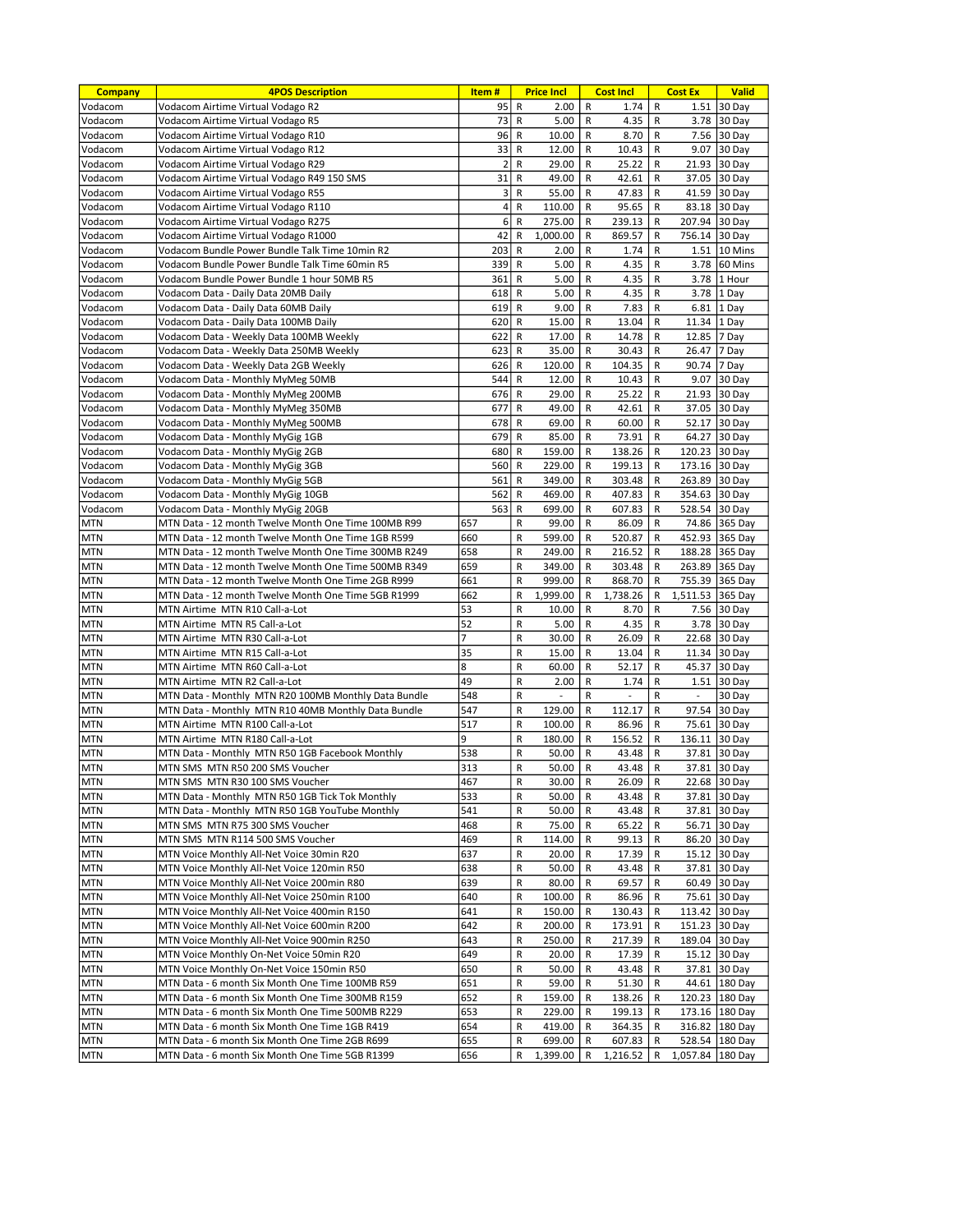| CellC            | CellC SMS Virtual Cell C R39 (100 SMS)                                           | 19             | R            | 39.00              | R            | 33.91            | R            | 29.49                          | 120 Day        |
|------------------|----------------------------------------------------------------------------------|----------------|--------------|--------------------|--------------|------------------|--------------|--------------------------------|----------------|
| CellC            | CellC Airtime Virtual Cell C R5                                                  | 30             | R            | 5.00               | R            | 4.35             | R            |                                | 3.78 120 Day   |
| CellC            | CellC Airtime Virtual Cell C R10                                                 | 58             | R            | 10.00              | R            | 8.70             | R            | 7.56                           | 120 Day        |
| CellC            | CellC Airtime Virtual Cell C R25                                                 | 16             | R            | 25.00              | R            | 21.74            | R            | 18.90                          | 120 Day        |
| CellC            | CellC Airtime Virtual Cell C R35                                                 | 18             | R            | 35.00              | R            | 30.43            | R            | 26.47                          | 120 Day        |
| CellC            | CellC Airtime Virtual Cell C R50                                                 | 21             | R            | 50.00              | R            | 43.48            | R            | 37.81                          | 120 Day        |
| CellC            | CellC Airtime Virtual Cell C R70                                                 | 22             | R            | 70.00              | R            | 60.87            | R            | 52.93                          | 120 Day        |
| CellC            | CellC Airtime Virtual Cell C R100                                                | 161            | R            | 100.00             | R            | 86.96            | R            |                                | 75.61 120 Day  |
| CellC            | CellC Airtime Virtual Cell C R150                                                | 23             | R            | 150.00             | R            | 130.43           | R            |                                | 113.42 120 Day |
| CellC            | CellC Airtime Virtual Cell C R200                                                | 162            | R            | 200.00             | R            | 173.91           | R            |                                | 151.23 120 Day |
| CellC            | CellC Airtime Virtual Cell C R300                                                | 122            | R            | 300.00             | R            | 260.87           | R            |                                | 226.84 120 Day |
| CellC            | CellC Airtime Virtual Cell C R500                                                | 124            | R            | 500.00             | R            | 434.78           | R            |                                | 378.07 120 Day |
| CellC            | CellC Other Virtual Cell C R20 Supacharge                                        | 218            | R            | 20.00              | R            | 17.39            | R            |                                | 15.12 120 Day  |
| CellC            | CellC Other Virtual Cell C R30 Supacharge                                        | 219            | R            | 30.00              | R            | 26.09            | R            | 22.68                          | 120 Day        |
| CellC            | CellC Other Virtual Cell C R60 Supacharge                                        | 220            | R            | 60.00              | R            | 52.17            | R            | 45.37                          | 120 Day        |
| CellC            | CellC Other Virtual Cell C R120 Supacharge                                       | 221            | R            | 120.00             | R            | 104.35           | R            | 90.74                          | 120 Day        |
| CellC            | CellC Bundle Cell C R500 50GB+50GB Data                                          | 728            | R            | 500.00             | R            | 434.78           | R            | 378.07                         | 180 Day        |
| CellC            | CellC Bundle Cell C R899 100GB+100GB Data                                        | 729            | R            | 899.00             | R            | 781.74           | R            |                                | 679.77 180 Day |
| CellC            | CellC Bundle Cell C R1699 200GB+200GB Data                                       | 730            | R            | 1,699.00           | R            | 1,477.39         | R            | 1,284.69                       | 180 Day        |
| CellC            | CellC Other WhatsApp Voucher R29 (1GB)                                           | 481            | R            | 29.00              | R            | 25.22            | R            | 21.93                          | 30 Day         |
| CellC            | CellC Other All in One 300MB                                                     | 566            | R            | 35.00              | R            | 30.43            | R            | 26.47                          | 30 Day         |
| CellC            | CellC Other All in One 1GB                                                       | 567            | R            | 95.00              | R            | 82.61            | R            | 71.83                          | 30 Day         |
| CellC            | CellC Other All in One 2.5GB                                                     | 568            | R            | 195.00             | R            | 169.57           | R            | 147.45 30 Day                  |                |
| CellC            | CellC Other All in One 5GB                                                       | 725            | R            | 359.00             | R            | 312.17           | R            | 271.46 30 Day                  |                |
| CellC            | CellC Other All in One 10GB                                                      | 726            | R            | 669.00             | R            | 581.74           | R            | 505.86 30 Day                  |                |
| CellC            | CellC Other All in One 20GB                                                      | 727            | R            | 1,249.00           | R            | 1,086.09         | R            | 944.42 30 Day                  |                |
| CellC            | CellC Bundle Cell C R999 Infinite                                                | 201            | R            | 999.00             | R            | 868.70           | R            | 755.39 30 Day                  |                |
| CellC            | CellC Bundle Cell C R10 40MB Data                                                | 582            | R            | 10.00              | R            | 8.70             | R            |                                | 7.56 30 Day    |
| CellC            | CellC Bundle Cell C R15 80MB Data                                                | 583            | R            | 15.00              | R            | 13.04            | R            | 11.34                          | 30 Day         |
| CellC            | CellC Bundle Cell C R29 150MB Data                                               | 584            | R            | 29.00              | R            | 25.22            | R            | 21.93                          | 30 Day         |
| CellC            | CellC Bundle Cell C R35 250MB Data                                               | 585            | R            | 35.00              | R            | 30.43            | R            | 26.47                          | 30 Day         |
| CellC            | CellC Bundle Cell C R49 325MB Data                                               | 586            | R            | 49.00              | R            | 42.61            | R            | 37.05                          | 30 Day         |
| CellC            | CellC Bundle Cell C R80 800MB Data                                               | 587            | R            | 80.00              | R            | 69.57            | R            | 60.49                          | 30 Day         |
| CellC            | CellC Bundle Cell C R95 1GB Data                                                 | 588            | R            | 95.00              | R            | 82.61            | R            | 71.83                          | 30 Day         |
| CellC            | CellC Bundle Cell C R149 1,5GB Data                                              | 480            | R            | 149.00             | R            | 129.57           | R            | 112.67                         | 30 Day         |
| CellC            | CellC Bundle Cell C R299 3GB Data                                                | 213            | R            | 299.00             | R            | 260.00           | R            |                                | 226.09 365 Day |
| Telkom           | Telkom Bundle Data Bundle 35MB+35MB R7                                           | 596            | R            | 7.00               | R            | 6.09             | R            |                                | 5.29 180 Day   |
| Telkom           | Telkom Bundle Data Bundle 75MB+75MB R14                                          | 597            | R            | 14.00              | R            | 12.17            | R            | 10.59                          | 180 Day        |
| Telkom           | Telkom Bundle Data Bundle 150MB+150MB R29                                        | 598            | R            | 29.00              | R            | 25.22            | R            | 21.93                          | 180 Day        |
| Telkom           | Telkom Bundle Data Bundle 300MB+300MB R49                                        | 599            | R            | 49.00              | R            | 42.61            | R            | 37.05                          | 180 Day        |
| Telkom           | Telkom Bundle Data Bundle 500MB+500MB R69                                        | 600            | R            | 69.00              | R            | 60.00            | R            | 52.17                          | 180 Day        |
| Telkom           | Telkom Bundle Data Bundle 20GB R699                                              | 606            | R            | 699.00             | R            | 607.83           | R            | 528.54                         | 180 Day        |
| Telkom           | Telkom Bundle Data Bundle 50GB R1499                                             | 607            | R            | 1,499.00           | R            | 1,303.48         | R            | 1,133.46                       | 180 Day        |
| Telkom           | <b>Telkom Airtime Airtime R5</b>                                                 | 112            | R            | 5.00               | R            | 4.35             | R            | 3.78                           | 30 Day         |
| Telkom           | Telkom Airtime Airtime R10                                                       | 113            | R            | 10.00              | R            | 8.70             | R            | 7.56                           | 30 Day         |
| Telkom           | Telkom Airtime Airtime R20                                                       | 114            | R            | 20.00              | R            | 17.39            | R            |                                | 15.12 30 Day   |
| Telkom           | Telkom Airtime Airtime R30                                                       | 115            | R            | 30.00              | R            | 26.09            | R            | 22.68                          | 30 Day         |
| Telkom           | Telkom Airtime Airtime R50                                                       | 116            | R            | 50.00              | R            | 43.48            | R            |                                | 37.81 30 Day   |
| <b>Telkom</b>    | Telkom Airtime Airtime R100                                                      | 117            | $\mathsf{R}$ | 100.00             | $\mathsf{R}$ | 86.96            | $\mathsf{R}$ |                                | 75.61 30 Day   |
| Telkom           | Telkom Airtime Airtime R250                                                      | $118$ R        |              | 250.00             | R            | 217.39           | R            | 189.04 30 Day                  |                |
| Telkom           | Telkom Airtime Airtime R500                                                      | 235            | R            | 500.00             | R            | 434.78           | R            | 378.07 30 Day                  |                |
| Telkom           | Telkom Airtime Airtime R1000                                                     | 236            | R            | 1,000.00           | R            | 869.57           | R            | 756.14 30 Day                  |                |
| Telkom           | Telkom Bundle FreeMeBoost 800MB                                                  | 520            | R            | 99.00              | R            | 86.09            | R            |                                | 74.86 30 Day   |
| Telkom           | Telkom Bundle FreeMeBoost 1.5GB                                                  | 521            | R            | 139.00             | R            | 120.87           | R            | 105.10 30 Day                  |                |
| Telkom           | Telkom Bundle FreeMeBoost 3GB                                                    | 522            | R            | 189.00             | R            | 164.35           | R            | 142.91 30 Day                  |                |
| Telkom           | Telkom Bundle FreeMeBoost 6GB                                                    | 523            | R            | 289.00             | R            | 251.30           | R            | 218.53                         | 30 Day         |
| Telkom           | Telkom Bundle FreeMeBoost 11.5GB                                                 | 524            | R            | 389.00             | R            | 338.26           | R            | 294.14 30 Day                  |                |
| Telkom           | Telkom Bundle FreeMeBoost 18GB                                                   | 525            | R            | 589.00             | R            | 512.17           | R            | 445.37                         | 30 Day         |
| Telkom           | Telkom Bundle FreeMeBoost 28GB                                                   | 526            | R            | 689.00             | R            | 599.13           | R            | 520.98 30 Day                  |                |
| Telkom           | Telkom Bundle LTE On-net 5GB + 5GB                                               | 500            | R            | 99.00              | R            | 86.09            | R            |                                | 74.86 30 Day   |
| Telkom           | Telkom Bundle LTE On-net 10GB + 10GB                                             | 501            | R            | 149.00             | R            | 129.57           | R            | 112.67 30 Day                  |                |
| Telkom           | Telkom Bundle Data Bundle 100GB R2499                                            | 608            | R            | 2,499.00           | R            | 2,173.04         | R            | 1,889.60 365 Day               |                |
| Telkom           | Telkom Bundle Data Bundle 1GB+1GB R99                                            | 601            | R            | 99.00              | R            | 86.09            | R            |                                | 74.86 60 Day   |
| Telkom           | Telkom Bundle Data Bundle 2GB+2GB R139                                           | 602            | R            | 139.00             | R            | 120.87           | R            | 105.10 60 Day                  |                |
| Telkom           |                                                                                  | 603            | R            | 199.00             | R            | 173.04           | R            | 150.47 60 Day                  |                |
|                  | Telkom Bundle Data Bundle 3GB+3GB R199                                           |                |              |                    |              |                  |              |                                |                |
| Telkom           | Telkom Bundle Data Bundle 5GB+5GB R299                                           | 604            | R            | 299.00             | R            | 260.00           | R            | 226.09 60 Day                  |                |
| Telkom           | Telkom Bundle Data Bundle 10GB+10GB R469                                         | 605            | R            | 469.00             | R            | 407.83           | R            | 354.63 60 Day                  |                |
| Telkom           | Telkom Bundle LTE On-net 20GB + 20GB                                             | 502            | R            | 249.00             | R            | 216.52           | R            | 188.28 60 Day                  |                |
| Telkom           | Telkom Bundle LTE On-net 40GB + 40GB                                             | 503            | R            | 359.00             | R            | 312.17           | R            | 271.46 60 Day                  |                |
| Telkom           | Telkom Bundle LTE On-net 60GB + 60GB                                             | 504            | R            | 459.00             | R            | 399.13           | R            | 347.07 60 Day                  |                |
| Telkom           | Telkom Bundle LTE On-net 80GB + 80GB                                             | 505            | R            | 559.00             | R            | 486.09           | R            | 422.68 60 Day                  |                |
| Telkom<br>Telkom | Telkom Bundle LTE On-net 120GB + 120GB<br>Telkom Bundle LTE On-net 220GB + 220GB | $506$ R<br>507 | R            | 759.00<br>1,059.00 | R<br>R       | 660.00<br>920.87 | R<br>R       | 573.91 60 Day<br>800.76 60 Day |                |